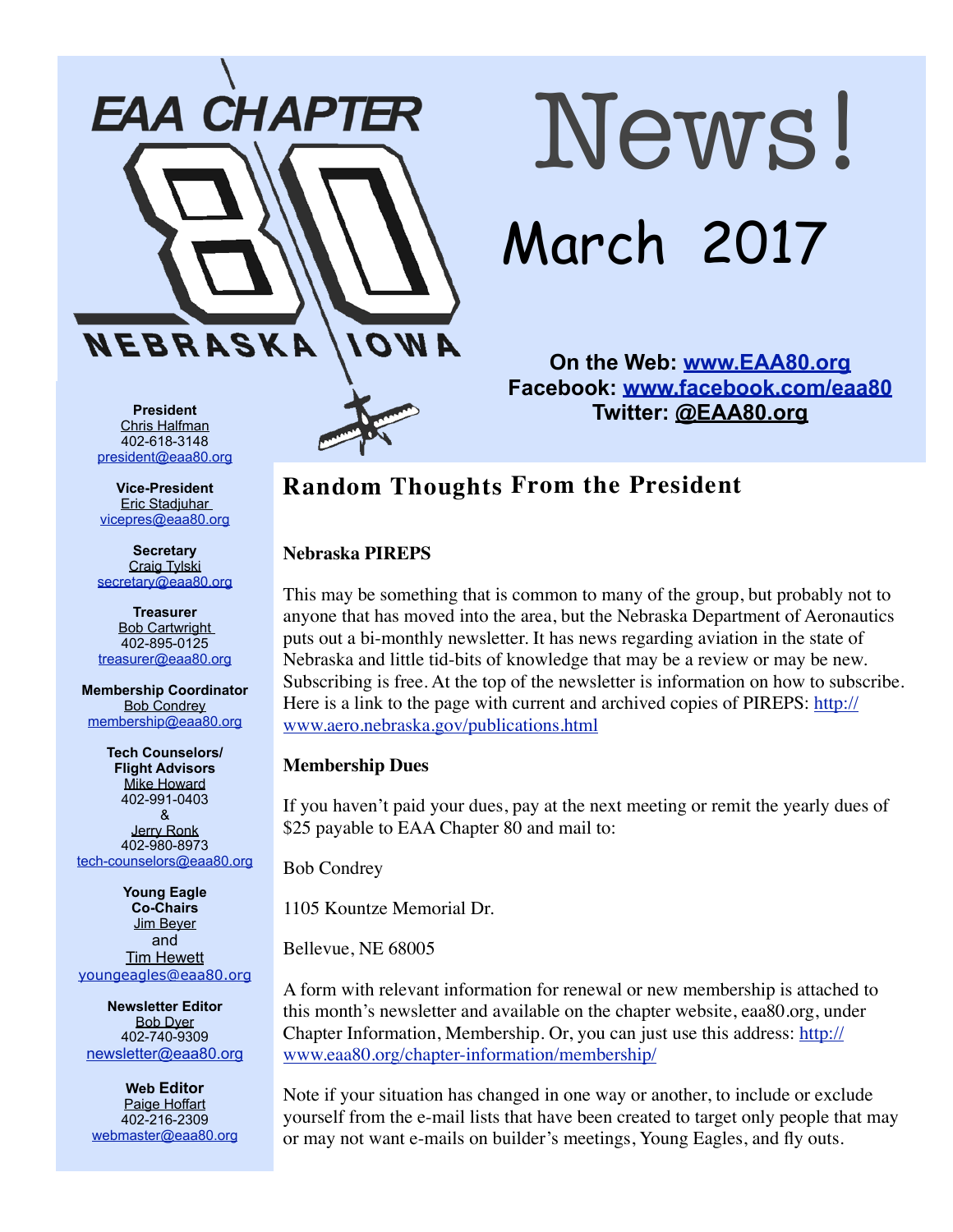#### **Survey Says!!!**

Well, it's not the Family Feud, but the EAA is wanting to gather information on your first born, education, and yearly income to create an algorithm on recruiting the perfect EAA members. Just kidding!!!! There are no questions regarding any of those items on the survey. I'll let the blurb from the ChapterGram do the talking:

We are asking that all EAA Chapters share this survey with their membership by simply forwarding this survey link and message to your chapter members. We would like have everyone respond by March 31st.

Once the survey is complete, we will share the results of the survey with the chapter officers. This will allow each chapter to see their specific results and compare them to the aggregate results for all EAA chapters. We believe this survey will provide valuable feedback for EAA and you as well.

If this has been done before, I might have missed it. The questions basically pertain to what do you expect out of the chapter. I'd like to think we are fairly well-rounded, but maybe the survey will tell a different story. Here is a link to the survey: [http://](http://go.eaa.org/NE00BSLO000kmSU0yK1013B) [go.eaa.org/NE00BSLO000kmSU0yK1013B](http://go.eaa.org/NE00BSLO000kmSU0yK1013B)

See you March 13 at Oracle!

Chris Halfman

## **February 2017 Meeting Minutes**

#### **EAA Chapter 80 Meeting Minutes**

The February chapter meeting was held on February 13<sup>th</sup> at Oracle Aviation in Millard. President Chris Halfman called the meeting to order at 7 PM.

Two guests were introduced and welcomed. An Offutt AFB Safety guest was expected but did not make it.

**Meeting Minutes:** The minutes of the January 2017 meeting were approved as published in the newsletter.

**Treasurer's Report:** Bob Cartwright reported that the Christmas party expense loss was officially \$780.16. The ending balance was lower than last month, with some outstanding income from dues expected to raise the balance. The Treasurer's report was approved.

**Membership:** Bob Condrey reported there are 131 members in the data base, but 118 members otherwise reported (as listed on-line). He is working to resolve this. Thus far 33% of the membership have paid their 2017 dues. An idea was presented to put a coupon in the monthly newsletter that members could fill out and send in with their dues. Chris Halfman to action this.

**Tech Counselor:** Mike Howard made a demonstration of a \$20 borescope he obtained. You'll need an Android phone or PC to use it. It has 640x480 pixels, video at 30 frames/sec, and an 8.5mm head. It demonstrated surprisingly good quality, and easier to use than a fiber optic scope. Can be purchased at Endoscope.com or Amazon.com. Different cable lengths are available, most too long for our use. Suggested to tape a piece of (.042") safety wire to the cable so it is fairly rigid. Versions available that are compatible to an Iphone.

**Young Eagles:** Jim Beyer / Tim Hewett, added another date, March  $11<sup>th</sup>$  (Women of Aviation Week), to the Young Eagles yearly schedule. Announced that progress has been made for a potential RV12 kid's build project. Dave at Oracle Aviation has given permission to use this hangar for the space, and offered a roll away tool shed. All we need for the project is tools, money, aircraft pieces, and students! Contact Jim if interested. As a reminder for those that want to volunteer to fly Young Eagles, you need to be a national member, and you need to go to the national website to go through a background check as the first step. Fairly easy, and a certificate will be issued upon completion.

**Tools:** Jerry Ronk was not present. TW has been using a wire crimper (compression tool), and will use it for about six weeks. Chris Halfman needs to weigh his aircraft and will be using the weight scales (which Eric currently has). The Chapter trailer may have a canted out right rear wheel and/or bent axle. Bob/Eric will know more by Monday.

**Builder Reports: Bob Condrey**: Finishing his RV10 project, so he is plumbing air lines to a compressor in his shop. He's using a different kind of rapid air tubing that he passed around (3/4" polyethylene, with aluminum sheathing inside), which is bendable, lightweight, 300psi rating, at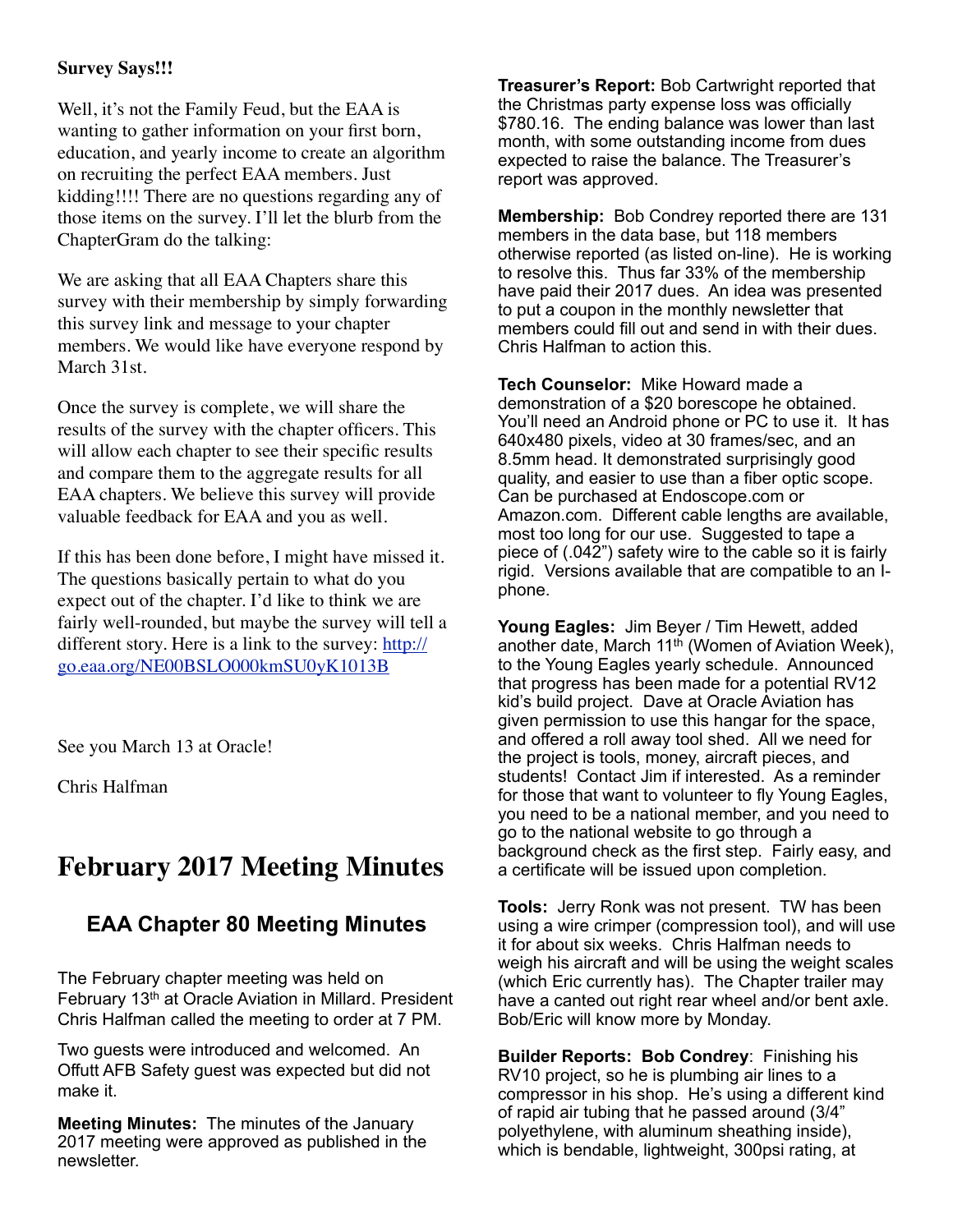cheaper cost than using copper, and the fittings use double O-rings. The tubing is relatively stiff, with 90° & T-couplings available. For a kit with 3 stations, a 100' coil, T's, adapters, and tools, the price runs around a couple hundred dollars.

**Builders Meeting:** With the warmer weather expect builder's meetings to start up. We are looking for volunteers to show off their projects.

**Fly-outs:** There was a fly-out to Harlan Iowa last weekend for a free chili feed.

#### **Social Coordinator:** Nothing to report.

#### **Old Business:**

- 1) Prop clocks open bidding was completed. The winner was Paul Hamer. He had the highest bid on both props; \$257 for the metal prop, \$357 for the wood prop (\$614 for both).
- 2) Two applicants submitted paperwork for the aviation scholarships, both from Iowa Western. Due to the limited applicants, Bob Condrey will ask UNO again for applicants. A motion was made for Mike Howard's group to make the final decision as to whether one, two, or no scholarships will be awarded this year. The motion carried.
- 3) Jerry Ronk received information on the RV12 cable requirements for purchasing a tool tension meter. Jerry to talk to Jack Jackson on his specific requirements and buy a new one from Aircraft Spruce for \$180.
- 4) Nothing to report on Tools.
- 5) Bob and Eric reported that the trailer right rear tire is canted out and that the axle may be bent, also that the decking is in poor shape and may need to be replaced someday. Otherwise the trailer is usable, but we should consider an UV resistant tarp for use when the trailer is in storage.
- 6) Tommy contacted National on the Ford Tri-Motor tour. He received a chapter manual on what we should be doing during the event. Omaha will be the last stop prior to Oshkosh, which should be the last week of June (22-26). That same week is the College World Series. VisitOmaha.com will put the Tri-Motor activity on their events calendar. Oracle Aviation will supply the hangar, fuel, and crew car. Awaiting word from Baxter Ford as to what level of sponsorship they may provide. A \$5k sponsor gets 30 free rides, plus a co-pilot seat (3 full flights) as part of the sponsorship. If we don't get a sponsor this year, the Tri-Motor may not come back here. Mike Howard has a ground support plan for the

Tri-Motor that includes four types of volunteer positions.

- 7) Ed Kirker provided a microphone replacement update. Due to interference issues with wireless microphones, a decision was made to go with the recommendation for the Audio Technica Pro 10 System (wireless two microphone system). A motion to spend \$650 on this system was carried by a hand vote. Later in the meeting a motion was carried to increase the expenditure to \$700.
- 8) Chris Halfman described his additional research on a 501(c)3 (non-profit) versus a 501(c)7 (social). Besides the \$400 application fee, application paperwork (including tax reports for the last 3 years), public viewing exposure, yearly maintenance paperwork, detailed records, etc., it seems doable, if/when we decide to do this. Chris will seek further guidance from national and Jim Beyer will also explore the requirements
- 9) How to use our fund raising money was discussed. This included aviation scholarships, trailer work, tools, and an aircraft build. Burke HS has a growing aviation academy, UNO and Iowa Western have aviation departments. There was discussion on potentially building an RV12 type project using young aviation-minded students. An RV12 project would be very expensive for the chapter, and then the question of who would own it. The other option is for someone to purchase their kit and use student labor to build the aircraft.
- 10) Kevin Faris reported that Plattsmouth Airport is in a two year construction project and he wanted the members to consider Plattsmouth as a future chapter site.

**New Business:** One member reported on how to obtain a medical certificate after losing it, and avoid the FAA re-instatement paperwork nightmare. To do this, you would need the medical condition resolved that disqualified you in the first place. Mike Howard suggested that you get an "FAA medical consult" in order to talk about your medical condition with a doctor to determine if it's possible to qualify for the rating now that the condition is resolved. You should not go with the FAA paperwork filled out. If the consult suggests you will pass the physical, then you subsequently apply for an FAA physical with the appropriate paperwork.

#### **Announcements:**

1) Tommy Tow announced that Jan Daniels has a photo of the Curtis Hawk that used to hang in the lobby of Hangar One. It is currently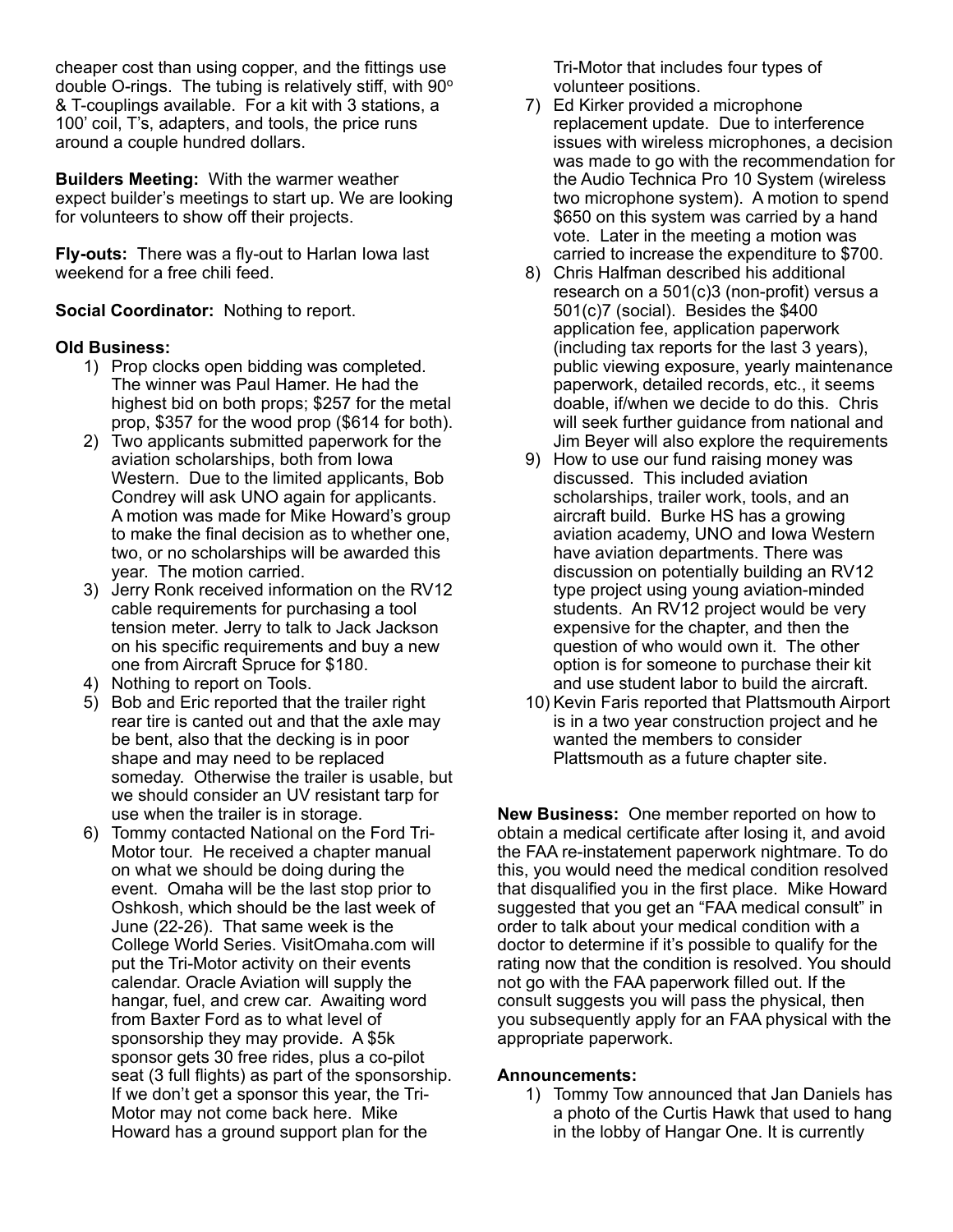sitting in the garage. She is wondering if anyone wants the photo.

- 2) Hal Johnson is looking for an aircraft (up to \$35k), and for someone to consult with him on the purchase, to include a partnership, but it must be a light-sport aircraft.
- 3) IMC club, next meeting March 9, Oracle Aviation, 7 PM.

**Presentation:** Bob Alf gave a presentation on the August 2015 Super Cub Adventure he had flying with Walt Price to a fly-in breakfast in Gallup, New Mexico. Walt provided details of how trip this came about, then Bob provided pictures of the trip. This was the 2<sup>nd</sup> Annual Mystic Bluff fly-in, located southeast of Gallup. They flew to Dodge City, Dalhart, Tucumcari, Moriarty (east of ABQ, the glider capital of the US), over-flew the town of Rayma NM near the landing site, and landed in Gallup NM. The Perry Null Trading Company is in Gallup and they had a major input on the fly-in. The next day they flew to the Mystic Bluff fly-in strip. After an overnight stay the fly-in started, with a huge selection of breakfast food. There was a story of the mountain lion that locally killed a horse in the barn, so this is "wild country". The area is pasture land, not dry desert, and the temperature moderate (even in August). After breakfast they headed out in early afternoon, flew over ABQ at 11,500', overflew Moriarty airport and landed in Dalhart (RON). They had a good tailwind at 11,500' and made it non-stop from DHT to Omaha! 19.65 Hrs round trip for a great breakfast event!

**March Meeting Program:** Bruce Mundie to report on his Nieuport 28 Replica

|                       | <b>EAA 80 MONTHLY TREASURER REPORT</b> |  |             |  |  |
|-----------------------|----------------------------------------|--|-------------|--|--|
|                       | Mar-17                                 |  |             |  |  |
|                       |                                        |  |             |  |  |
|                       |                                        |  |             |  |  |
| Checking              |                                        |  |             |  |  |
| Acct. 310             |                                        |  |             |  |  |
| Opening Balance       |                                        |  | \$13,501.93 |  |  |
| Receipts              |                                        |  |             |  |  |
| 2/13/17 50/50         |                                        |  | \$39.00     |  |  |
|                       | 2/13/17 Dues Cash                      |  | \$175.00    |  |  |
|                       | 2/13/17 Dues Chks                      |  | \$750.00    |  |  |
|                       | 2/15/17 Paul Hamer Props               |  | \$614.00    |  |  |
|                       | 2/21/17 Tom Mann Dues                  |  | \$25.00     |  |  |
| <b>Expenses</b>       |                                        |  |             |  |  |
|                       | 2/11/17 Jim Beyer YE                   |  | \$29.91     |  |  |
|                       | Bus Cards & Post.                      |  |             |  |  |
|                       | 2/13/17 Mark Miller ReFreshmts         |  | \$15.95     |  |  |
|                       |                                        |  |             |  |  |
|                       |                                        |  |             |  |  |
| <b>Ending Balance</b> |                                        |  | \$15,059.07 |  |  |
|                       |                                        |  |             |  |  |
|                       |                                        |  |             |  |  |

## **Young Eagles Corner:**

Thanks to everyone who volunteered for the extra YE event on 3/11/2017 at Millard—it's shaping up to be a great day with 20+ girls in support of Women of Aviation week. A reminder e-mail with all the details will be sent about a week prior.

Did you know that the youth protection training we accomplished before helping out with Young Eagles expires after three years? To find out when your training expires, just go to [www.eaa.org;](http://www.eaa.org/) sign-in, then choose My Account, then at the bottom click GoTo Training; the accomplished and expiration dates will be displayed. If you have not accomplished this training yet, go ahead and do it now--it only takes about 15 minutes.

## **Youth Mentoring Project:**

Aviation Nation - Omaha will be holding a mentor kick-off meeting on 3/14/2017 at 6:30 pm at Millard to answer questions and prepare for starting the project in late April or early May. If you are interested in volunteering as a mentor or learning more, please send a note to

[aviation.nation.oma@gmail.com](mailto:aviation.nation.oma@gmail.com) or call/text 316-213-7093.

## **Light Sport Champ Partnership Available:**

There are only four shares of ten left in a 1946 Aeronca Champ based at Plattsmouth airport. The aircraft is insured for and can be flown by a Light Sport licensed pilot; has a C-90 engine with electric start and generator; has a radio, transponder and twoplace intercom. Please send a note to [n512pg@gmail.com](mailto:n512pg@gmail.com) or call/text 316-213-7093 for more information; share price is \$2K, monthly dues \$50 and wet tach rate is \$50/hr. It'll be very hard to find a less expensive way to own and fly an aircraft.

**Fly safe!** Jim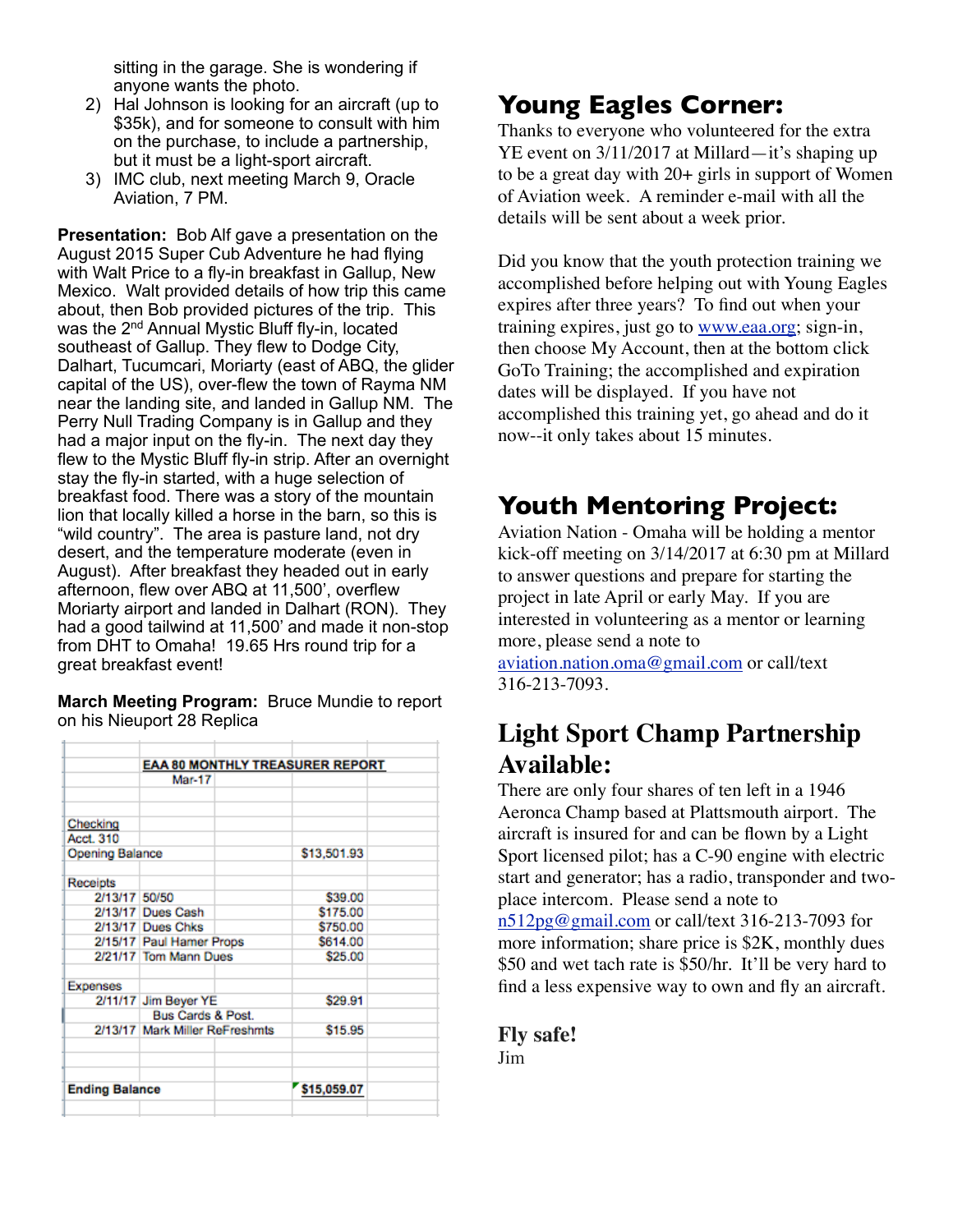## **Upcoming Events**

March 4, 2017 • [EAA 1055 Breakfast \(York\)](http://1055.eaachapter.org/) at 8:00 AM March 9, 2017 • [IMC Club Meeting](http://www.eaa80.org/upcoming-events/#) at 7:00 PM March 11, 2017 • [Millard Young Eagles Rally](http://www.eaa80.org/chapter-activities/young-eagles/) at 9:00 AM • [SAC Museum aviaton history](http://www.eaa80.org/upcoming-events/#) at 10:00 AM March 13, 2017 [EAA Chapter 80 Meeting](http://www.eaa80.org/chapter-activities/meetings/) at 7:00 PM March 18, 2017 • [EAA 569 Breakfast \(Crete\)](http://eaa569.org/blog/) at 8:00 AM April 1, 2017 • [EAA 1055 Breakfast \(York\)](http://1055.eaachapter.org/) at 8:00 AM • [Greenfield \(GFZ\) Chili Fly-In](http://www.eaa80.org/upcoming-events/#) at 11:00 AM April 4-9, 2017 • [SUN'n FUN](http://www.flysnf.org/) April 8, 2017 • [Ames \(AMW\) Fly-In Breakfast](http://www.eaa80.org/upcoming-events/#) at 7:00 AM • [Millard Young Eagles Rally](http://www.eaa80.org/chapter-activities/young-eagles/) at 9:00 AM April 10, 2017

• [EAA Chapter 80 Meeting](http://www.eaa80.org/chapter-activities/meetings/) at 7:00 PM

 to be held at Iowa Western Community College April 13, 2017

[IMC Club Meeting](http://www.eaa80.org/upcoming-events/#) at 7:00 PM April 15, 2017

• [EAA 569 Breakfast \(Crete\)](http://eaa569.org/blog/) at 8:00 AM May 6, 2017

- [Boone \(BNW\) Fly-In Breakfast](http://www.eaa80.org/upcoming-events/#) at 7:00 AM
- [Pella Fly-In Breakfast](http://www.eaa80.org/upcoming-events/#) at 7:00 AM
- [EAA 1055 Breakfast \(York\)](http://1055.eaachapter.org/) at 8:00 AM
- [Millard Young Eagles Rally](http://www.eaa80.org/chapter-activities/young-eagles/) at 9:00 AM May 8, 2017

[EAA Chapter 80 Meeting](http://www.eaa80.org/chapter-activities/meetings/) at 7:00 PM May 11, 2017

• [IMC Club Meeting](http://www.eaa80.org/upcoming-events/#) at 7:00 PM May 20, 2017

• [EAA 569 Breakfast \(Crete\)](http://eaa569.org/blog/) at 8:00 AM June 10, 2017

• [Millard Young Eagles Rally](http://www.eaa80.org/chapter-activities/young-eagles/) at 9:00 AM June 22-25, 2017

- Ford Tri-Motor Here! 2PM -5PM Thursday
- 9AM 5PM Friday through Sunday
- More info at

[https://www.eaa.org/eaa/event/](https://www.eaa.org/eaa/event/06-25-2017_Omaha_NE?id=5FB6E1A7807B4DEC85B899266901BB10) [06-25-2017\\_Omaha\\_NE?](https://www.eaa.org/eaa/event/06-25-2017_Omaha_NE?id=5FB6E1A7807B4DEC85B899266901BB10) [id=5FB6E1A7807B4DEC85B899266901BB10](https://www.eaa.org/eaa/event/06-25-2017_Omaha_NE?id=5FB6E1A7807B4DEC85B899266901BB10)

## **Upcoming Meetings:**

 March 13 - Presenter Bruce Mundie to present on the Nieuport 28 Replica he is building.

 April 10 Meeting To be held at Iowa Western Community College. Details to follow

## **Wanted:**

 Presenters for our monthly post business meeting programs. Any aviation themed subject considered. Reward offered for successful referrals. Please contact Eric Stadjuhar if you have an idea. [vicepres@eaa80.org](mailto:vicepres@eaa80.org)

Also seeking hosts for builders meetings. This is a chance to show off your project, exchange ideas, and renew your drive to finish. May help inspire someone else to start or continue their project. Please contact Eric Stadjuhar. [vicepres@eaa80.org](mailto:vicepres@eaa80.org)

 Always looking for any articles or columns members would like to see added to the Newsletter. And pictures. Please send any pictures of interest. Thanks, contact Bob Dyer 402-740-9309 [newsletter@eaa80.org](mailto:newsletter@eaa80.org)